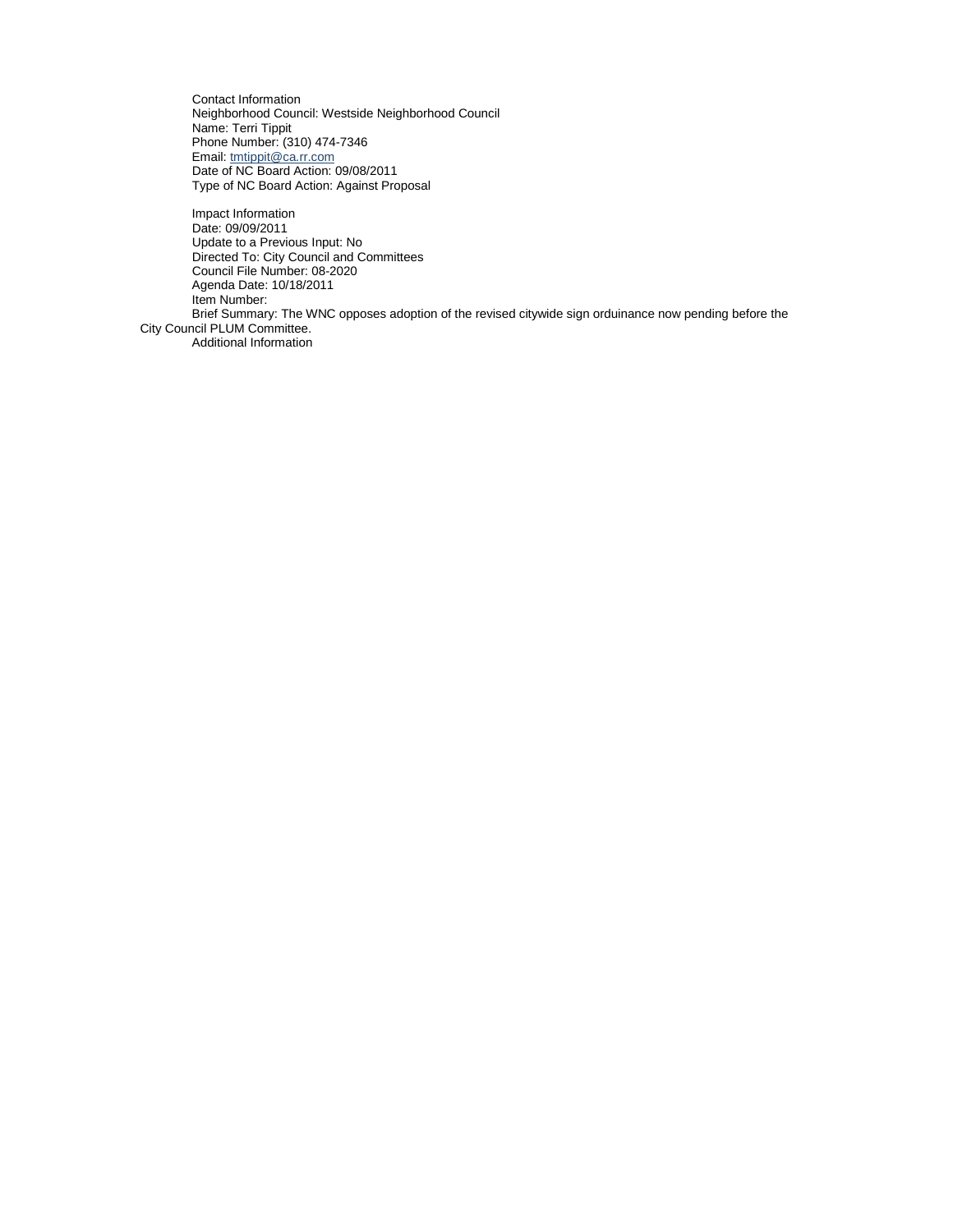



### **Westside Neighborhood Council Meeting Minutes Thursday, September 8, 2011 Westside Pavilion 10800 West Pico Boulevard Meeting Room A**

**Call to order:** 7:04PM by Terri Tippit

## **Attendance:**

Barbara Broide (Seat 7), Steve Spector (Seat 4), Mike Eveloff (Seat 10b), Lisa Morocco ( Seat 2), Terri Tippit (Seat 8), Shannon Burns (Seat 14B), Jerry Asher (Seat 6), Mary Kusnic (Seat 11), Drew DeAscentis (Seat 9), Letty Bugarin (Seat 5), Bob Guerin (Seat 13 ), Melissa Kenady (Seat 16), Charles Horowitz (Seat 15), Colleen Mason Heller (Seat 12 )\*, Mike McIntyre (Seat 3 )\*

\*arrived at 7:15 pm **Absent:** Ty Vahedi (Seat 17)

# **2. Approval of August 11, 2011 Minutes:**

Charles moved to approve the minutes Jerry seconded the motion.

The motion passed  $11 - 0 - 4$  (Seats 2, 10,13,16 abstained)

# **3. Public Forum:**

Colleen commented on the recent article about the Gold Line and reminded us that we have been told by Metro that Expo will be like the Gold line. We need to be vigilant to make sure our community does not have the same time line issues in addressing impacts that the Gold line residents did.

Barbara urged constituents to send comment to the Board of Supervisors regarding the proposed redistricting of our area and county.

The Board of Supervisors will vote September 27<sup>th</sup>.

### **5. Agenda Items:**

Barbara Broide:

Update of Sign Ordinance

Barbara reported on the sign ordinance first approved on March 26, 2009. Proposed changes to this ordinance first made public on July 22, 2011 seem to seriously weaken the ability of the city to protect citizens from negative impacts.

Negative impacts of concern in the revised ordinance include but are not limited to;

- Proposing to grandfather a dozen pending sign district applications, creating a possibility of new off site signage without a single billboard being taken down which was previously necessary.
- Broadening the comprehensive sign program to allow the possibility of placement of commercial advertising in city parks and recreational facilities.
- Electronic signage allowed on site or business signs anywhere in the city.

Steve Spector suggested there may be a middle ground since some signage can revitalize an area as evidenced on Abbot Kinney and Culver City's local flavor signage. Barbara agreed as long as signage was legally defensible and consistent.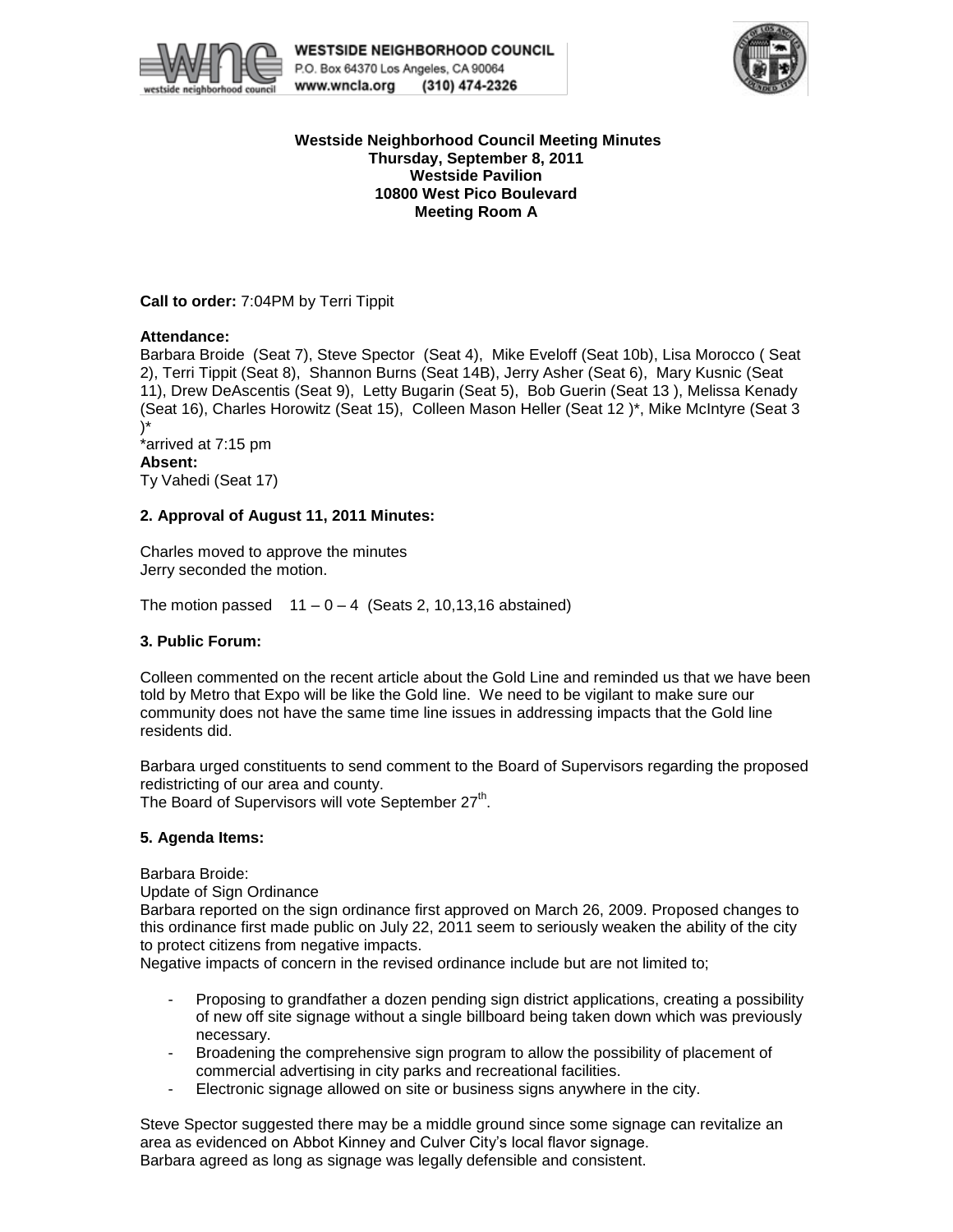A community meeting Q + A will be held on September 15, 2011 At Jerry's Deli in Westwood. NCs are encouraged to file Community Impact Statements and impact statements before the next PLUM meeting October 18, 2011.

The following motion was made by Barbara Broide and seconded by Charles Horowitz;

"The Westside NC opposes adoption of the revised citywide sign ordinance now pending before the City Council Planning and Land Use Management committee because it would allow a proliferation of commercial advertising on both private and public property without a significant reduction in existing billboard and signage blight, and would allow new electronic signage without addressing energy use, light pollution, traffic safety, and other issues that could negatively affect communities throughout the city."

Mike Eveloff introduced the following three friendly amendments that were accepted:

- A) Motion to ask the City Attorney for an opinion on the impact of the donor sign language in the proposed sign ordinance on public parks
- B) Motion to ask the City Attorney for an opinion on the impacts of the campus sign language in the proposed sign ordinance on tall residential and commercial buildings surrounding a campus location.
- C) Motion to ask the City Attorney for an opinion on the CEQUA implications of the Santa Monica Bus plan to install digital signs on the sides of their buses.

Motion and amendments passed  $14 - 0 - 1$  (Seat 5 abstained)

Barbara Broide made the following motion that a letter regarding Community Care Facilities ordinances be sent to Ed Reyes, head of PLUM;

"The Westside NC strongly urges that the proposed Community Care Facility Ordinance be brought before the full City Council for a vote as soon as possible".

Motion was seconded by Jerry Asher and passed unanimously.

Eric Wright from L.A. Department of Transportation [\(eric.wright@lacity.org\)](mailto:eric.wright@lacity.org) spoke about DOT "Watch the Road" signage program.

100 signs have been donated to the WNC in order to highlight road safety and to encourage pedestrian and bike traffic.

Signs should be placed on private property only and not be a distraction in heavy trafficked areas.

Website for more information [www.watchtheroad.org](http://www.watchtheroad.org/)

Lisa Morocco reported on the following;

Pico Beautification

A total of \$318.000.00 was raised to match \$1.5 million proposed which was 20% of the total. Unfortunately due to the many projects presented, Pico Beautification was not funded. However, the Plant Pico project is moving forward with a \$200,000.00 budget which includes planting of the flowering pear trees along Pico Blvd as well as a 2 year maintenance program for the trees.

There will be a meeting on September 15 @ 2pm Pico and Patricia with the City to determine when the project can move forward. The WNC will reach out to the community for volunteers to plant the trees.

Barbara Broide suggested that the new trees have some sort of bilingual signage noting Westside NC tree program and the city code on trimming trees.

Lisa Morocco made the following motion for funding;

"The WNC moves to fund meetings and appearances by Kathy Cerra, landscape architect for the Plant Pico project, in the amount of \$500".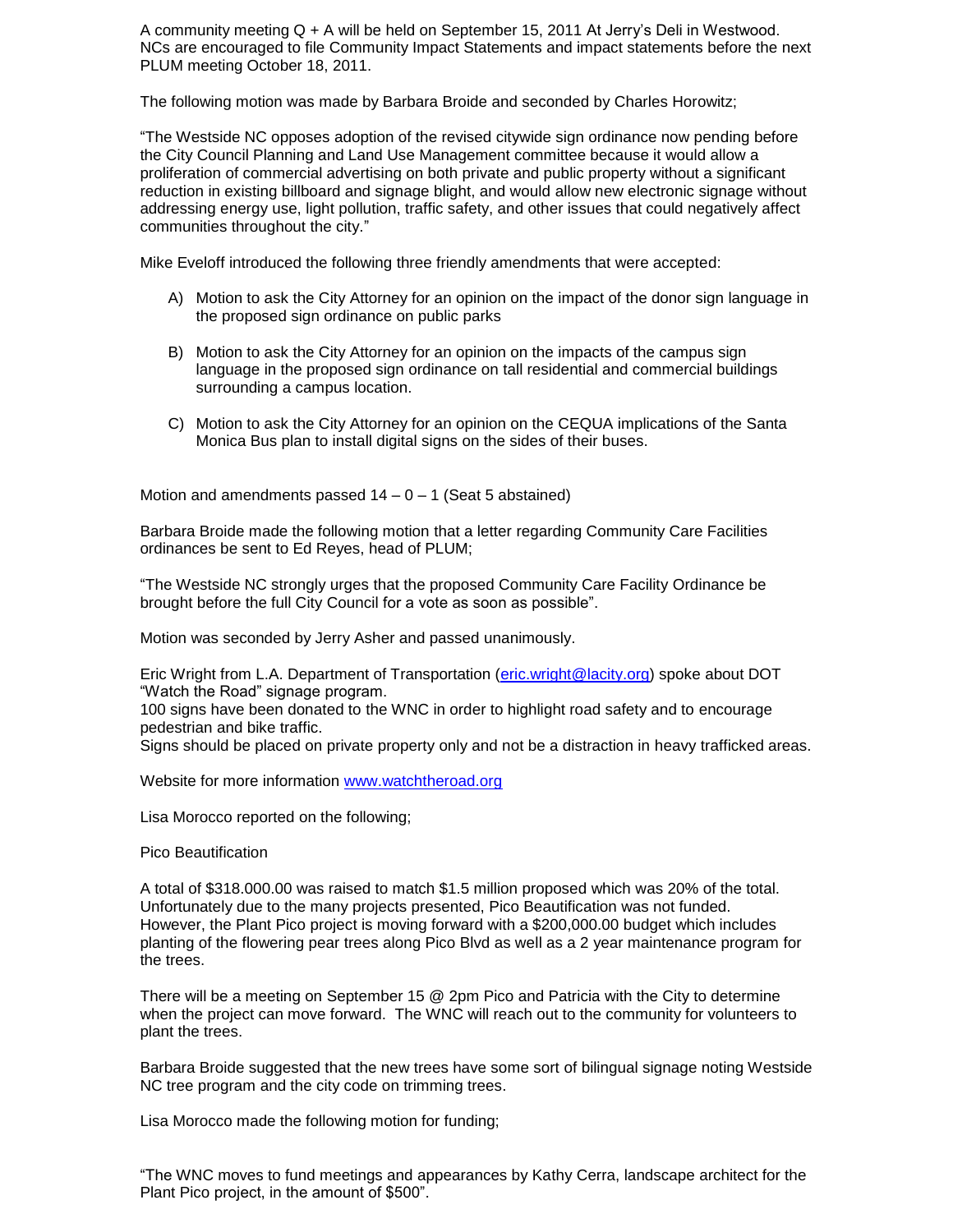Motion passed  $14 - 0 - 1$  (Seat 4)

Lisa also announced hotline for Pacific Graffiti Solutions (310) 204-2749. Yvette will give a report of where PGS removed graffiti in our area at our next meeting as per our agreement when we allocated funds for graffiti removal.

WNC stakeholders should utilize this phone number to report graffiti in our area.

### **6. Updates:**

### LAPD:

SLO Gonzales reported that the first homicide in our division recently occurred. It is believed to be retaliation for an incident that occurred a few years ago. Theft from motor vehicle is still high. Do not leave any items visible in your vehicle even if it's in your driveway.

### CD5:

Jay Greenstein reported on CD5's Emergency Preparedness Events taking place this Sunday at the Sherman Oaks Galleria and the Century City Westfield Shopping Center. WNC will have a table at the event. Terri, Lisa, Melissa and Dick will man the table.

#### Outreach:

Lisa and Melissa reported on the first 2 Saturdays of Take Me Home Days. 4 cats and 4 dogs have found homes. We have 3 more Saturdays to help find homes for these animals. Councilmember Koretz will be holding office hours at the last one on September  $27<sup>th</sup>$  from 1-4pm.

Outreach Committee Meeting on September 19<sup>th</sup> at 7pm Meeting Rm B to discuss Pico Tree Planting and Pick Pico Weekend.

#### Mobility:

Lisa announced the next Mobility Committee meeting will be September 19<sup>th</sup> at 6pm to discuss a request for speed humps on Tennessee, Prosser to Beverly Glen.

#### Chair:

Terri reminded the board that the WRAC Mayor Town Hall will be this Monday at 6:30pm at Felicia Mahood Center.

WRAC will be hosting a Town Hall Meeting on September  $27<sup>th</sup>$  at the Iman Center at 7pm to discuss changes to the Neighborhood Council system voted on by the city council on August 16, 2011. BH Kim, DONE General Manager, will be a guest speaker. NC board members are encouraged to come.

#### **Motion To Adjourn at 8:20pm** Motion By: Jerry Second By: Drew

Motion passed: Unanimous

Submitted by Recording Secretary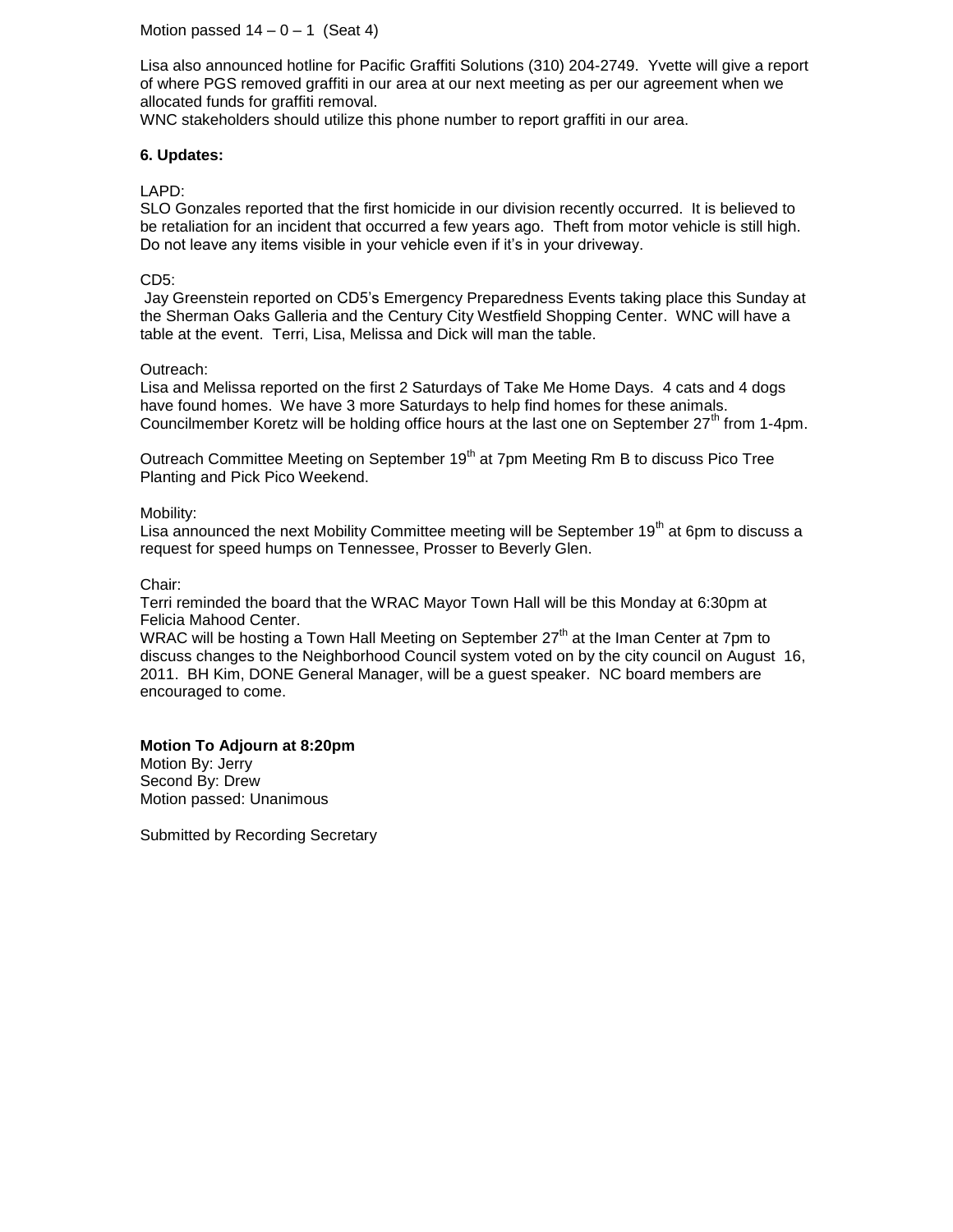

**WESTSIDE NEIGHBORHOOD COUNCIL** P.O. Box 64370 Los Angeles, CA 90064 www.wncla.org (310) 474-2326



**OFFICERS** Terri Tippit, Chair Steve Spector, Vice-Chair Mary Kusnic and Melisa Kenady, Recording **Secretary** Letty Bugarin, Corresponding **Secretary** Lisa Morocco, Treasurer

BOARD MEMBERS Jerry Asher Barbara Broide Drew DeAscentis Bob Guerin Dick Harmetz Charles Horwitz Colleen Mason Heller Michael McIntyre Ron Stone David (Ty) Vahedi

September 9, 2011

Councilmember Ed Reyes, Chair Planning and Land Use Management Committee 200 No. Spring Los Angeles, CA 90012

Re: Council file 08-2020; 08-3386S1

Dear Councilmember Reyes:

The Westside Neighborhood Council (WNC) has reviewed the proposed revised citywide sign ordinance. The proposed changes to the ordinance first made public on July 22, 2011 by the City Planning Department has weaken the ability of the city to protect its citizens from the negative impacts of outdoor advertising.

The ordinance approved by the City Planning Commission (CPC) March 26, 2009 addressed our signage concerns; the revised ordinance does not.

The CPC "grandfathered" two pending applications for sign districts, the revised proposes to grandfather dozen of applications. The CPC included provisions for large properties but didn't allow any off-site or electronic signage; the revised will allow prohibited signs if they aren't visible from the public-right-of-way, which could lead to advertising on city parks and recreational facilities. Donor signs would be by-right without restrictions on size, text, or location which could lead to signs with corporate logos anywhere, including city parks and other public property. The revised ordinance doubles the allowable size of temporary signs, which could lead to building-size supergraphic-style signs. Adjustments of 20% would be granted without a hearing.

After a discussion at WNC Governing Board Meeting on September 8, 2011 we passed the following motions:

 "The WNC moves to oppose adoption of the revised citywide sign ordinance now pending before the City Council Planning and Land Use Management committee because it would allow a proliferation of commercial advertising on both private and public property without a significant reduction in existing billboard signage blight, and would allow new electronic signage without addressing energy use, light pollution, traffic safety and other issues that could negatively affect communities throughout the city".

We urge you to join the WNC in opposing the revised ordinance.

Sincerely,

Terri Tippit, Chair

Cc Councilmember Paul Koretz Ban Billboard Blight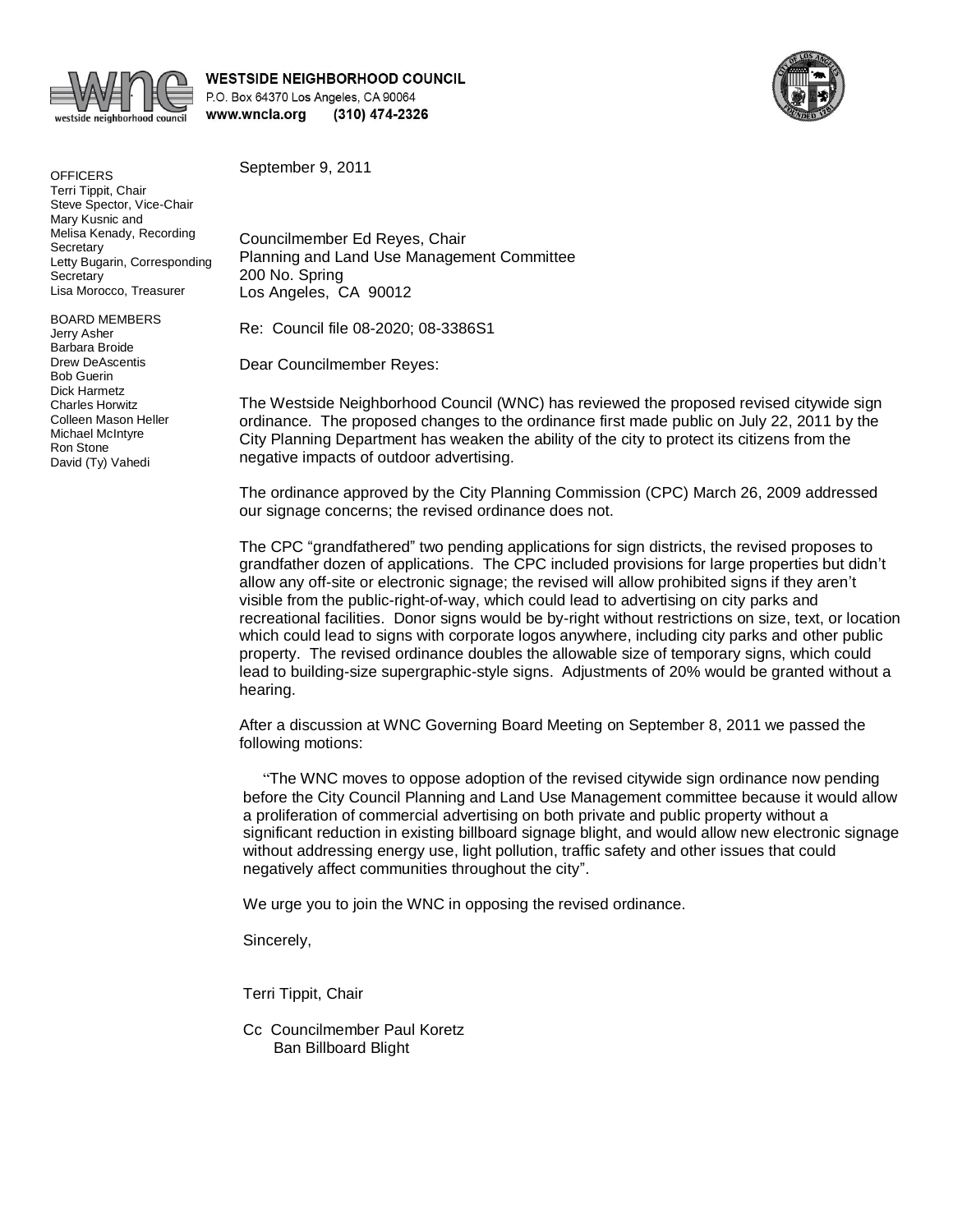

**OFFICERS** Terri Tippit, Chair Steve Spector, Vice-Chair Mary Kusnic and Melisa Kenady, Recording **Secretary** Letty Bugarin, Corresponding **Secretary** Lisa Morocco, Treasurer

BOARD MEMBERS Jerry Asher Barbara Broide Drew DeAscentis Bob Guerin Dick Harmetz Charles Horwitz Colleen Mason Heller Michael McIntyre Ron Stone David (Ty) Vahedi

**WESTSIDE NEIGHBORHOOD COUNCIL** P.O. Box 64370 Los Angeles, CA 90064 www.wncla.org (310) 474-2326

August 9, 2011

Chairperson Ed Reyes and Members Jose Huizar and Paul Krekorian LA City Council Planning and Land Use Management (PLUM) Committee 200 N. Spring Street Los Angeles, CA 90012

VIA EMAIL ATTENTION: Michael Espinosa, Legislative Asst.- [michael.espinosa@lacity.org](mailto:michael.espinosa@lacity.org) **RE: Proposed Sign Ordinance /File No. 08-2020 / PLUM Hearing August 9, 2011 Item (5)**

Dear Councilmembers Reyes, Huizar and Krekorian:

I am writing on behalf of the Westside Neighborhood Council, representing approximately 80,000 stakeholders in the Cheviot Hills, Rancho Park and Century City area.

While we are pleased to see this important issue come before your committee, we are greatly concerned that significant changes have been incorporated into the draft in current circulation since it was last considered by the CPC. We cannot support the draft in its current form.

We feel there has not been adequate time allowed for community input and discussion on this important policy document. Several months have passed since the CPC meeting where revisions to the ordinance were discussed and are concerned there is a rush to move this document forward. We urge that the PLUM Committee take testimony on August 9<sup>th</sup> and continue the item until October thus giving the neighborhood councils the minimum 60 days advance notification on issues as promised to us. Policy should be discussed and debated in public – not crafted behind closed doors with input alone from the industry that is to be regulated. We have not been consulted during these months of staff work and assume that neither were other neighborhood councils.

While the latest proposed ordinance to revise and amend the Los Angeles Municipal Code regulating signs contains a number of positive elements including recognition of the distinction between on and off-site signs, substantial fines for non-compliance with signage regulations, the primacy of specific plans, and other effective provisions which we can support, we are concerned there are a number of serious flaws that must be remedied before PLUM adopts a position on any revisions to the ordinance.

**Sign Districts**. We are strongly opposed to the creation of additional special Sign Districts. These districts run contrary to the over-riding desire of the citizens of this City. The 2002 Sign Ordinance was specifically enacted in order to halt the proliferation of new off-site signage in the City. Sign Districts that have currently been approved should be allowed to continue. Those districts in existence or approved at the time of CPC consideration of the ordinance revisions may be allowed. However, anything introduced since that time should not be "grandfathered" into existence. The intent of the City was clear at the time of the CPC hearings. The communities should not be punished as a result of the time that it took the Dept. to issue the revisions to the ordinance. The "clock" on sign districts ran out many months ago.

**Comprehensive Sign Program**. There can be no justification for exceptions for larger developments. Larger developments would have, almost without exception, longer street footages and thus be allowed larger signs than would be the case for small developments. The blighting and safety issues would remain the same for signs exterior to the developments. The argument for the need for larger signs interior to a larger development makes no sense In addition, while three acres and/or 50,000 to 100,000 square feet may define an exceptionally large commercial development in cities such as New York or Chicago, it is no larger than the typical "big box" store or strip mall in Los Angeles. Such an exemption would essentially emasculate any sign ordinance and a barrier to the adoption of a coherent ordinance. We urge further discussion of the proposed allowances for internal signage, particularly where such signage includes off-site and digital signage. We have not had adequate time to discuss this issue and have many concerns related to possible park signage, impacts on courtyard